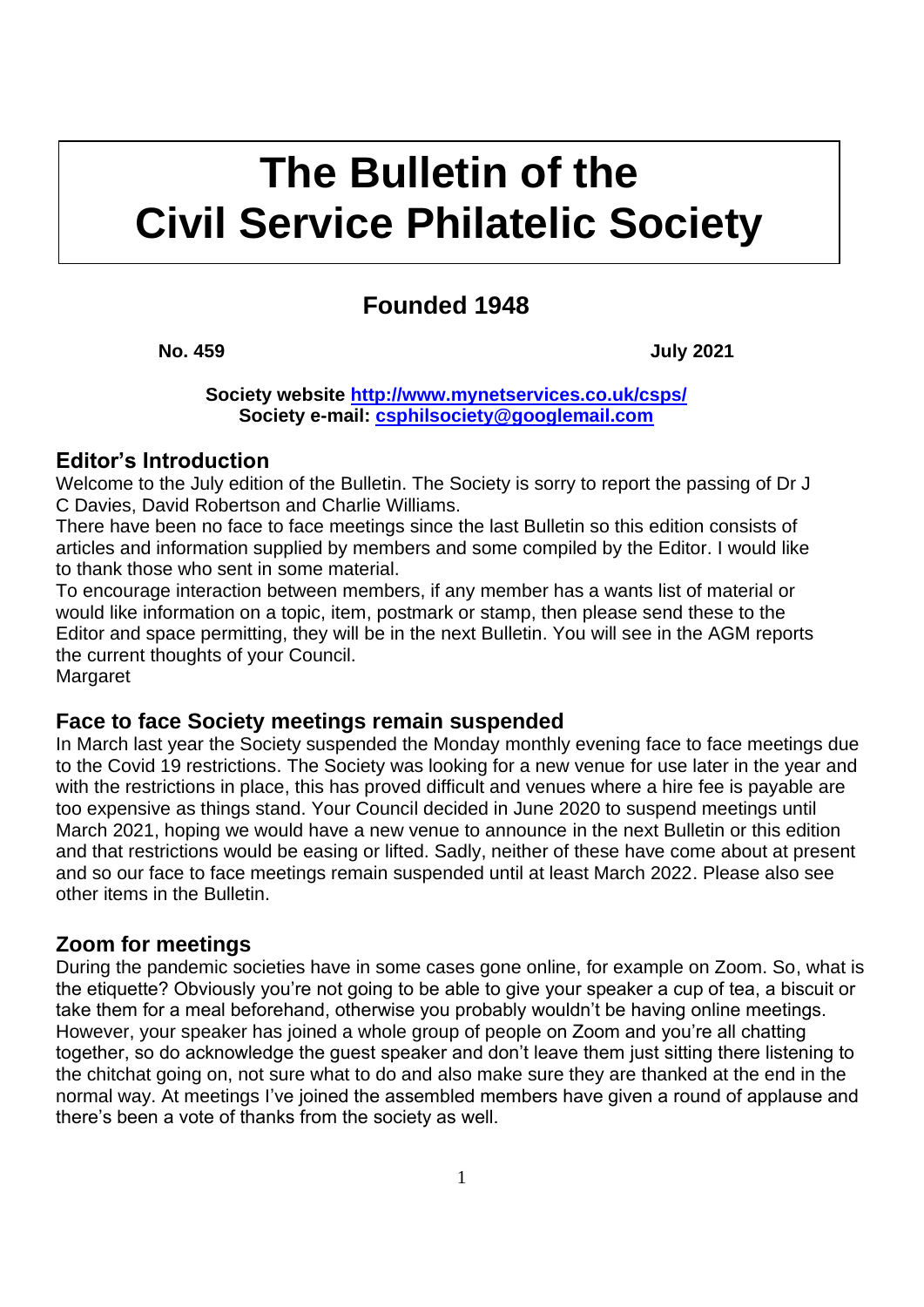One thing I will say about Zoom meetings is that they give the opportunity for societies to invite guest speakers who probably wouldn't travel the length of the country to give you a display. One of my local philatelic societies has been meeting on Zoom this year and we have had guest speakers from Glasgow, Norwich and Devon and I'm pretty sure that the same speakers wouldn't have been at the meeting in Kent had it been face-to-face. So, does that mean the future of a society is a mixture of face-to-face meetings in church halls and other venues with some virtual meetings? How many clubs have said that individual members don't attend because they don't like being out in the dark, are unable to drive in the dark or feel unsafe or that meetings end too late? Then there is the question in the winter months of bad weather perhaps putting people off travelling or meetings having to be cancelled at short notice.

Smaller clubs may have such a dwindling membership that it's really not worthwhile paying for a hall for just a few to turn up. Venues can be lost and speakers may even decline to attend a club if there are only a handful of members likely to be present, as happened with CSPS. A hybrid programme that has the face-to-face interactions for some meetings, auction nights, bourse and competition nights and then on other occasions takes the meetings online, could be the future. This might actually help to save some of the smaller clubs that could be struggling.

I refer back to the comment in the January/February 2021 bulletin that not all people have internet access, not everybody would like to meet online even if they have, but if it means the difference between a club or society carrying on or stopping, why not give it a go? Time and day of the week can also be more flexible, as for instance with CSPS our meetings have been held at 6pm for the past few years, but this was a legacy of members meeting after work, having access to a CS office venue out of hours and so on.

Margaret

# **GB Special Stamp Programme for the remainder of 2021**

A miniature sheet and a set of four stamps was issued by Royal Mail on 24<sup>th</sup> June in memory of HRH The Duke of Edinburgh. The stamps are black and white images and the miniature sheet is marked In Memoriam.

| 22 <sup>nd</sup> July     | Wild coasts                   |
|---------------------------|-------------------------------|
| 12 <sup>th</sup> August   | <b>Industrial Revolutions</b> |
| 2 <sup>nd</sup> September | <b>British Army Vehicles</b>  |
| 17th September            | Topic tbc                     |
| 19th October              | <b>Rugby Union</b>            |
| 2 <sup>nd</sup> November  | Christmas 2021                |

# **Tributes to HRH The Prince Philip, Duke of Edinburgh**

Jersey Post will issue a set of six commemorative stamps on 6 July 2021 celebrating the life and achievements of His Royal Highness, Prince Philip. Britain's longest serving royal consort, The Duke of Edinburgh passed away at Windsor Castle on 9 April at the age of 99. Prince Philip dedicated his life to royal duty and was famously described by Her Majesty The Queen as her "strength and stay". *Information courtesy of Jersey Post.*

Gibraltar will also be issuing a set of four stamps in honour of the late Duke of Edinburgh and I am sure many other countries will follow suit. The stamps will again be black and white images with colour for the name Gibraltar and the stamp value. The top value in the set is £4.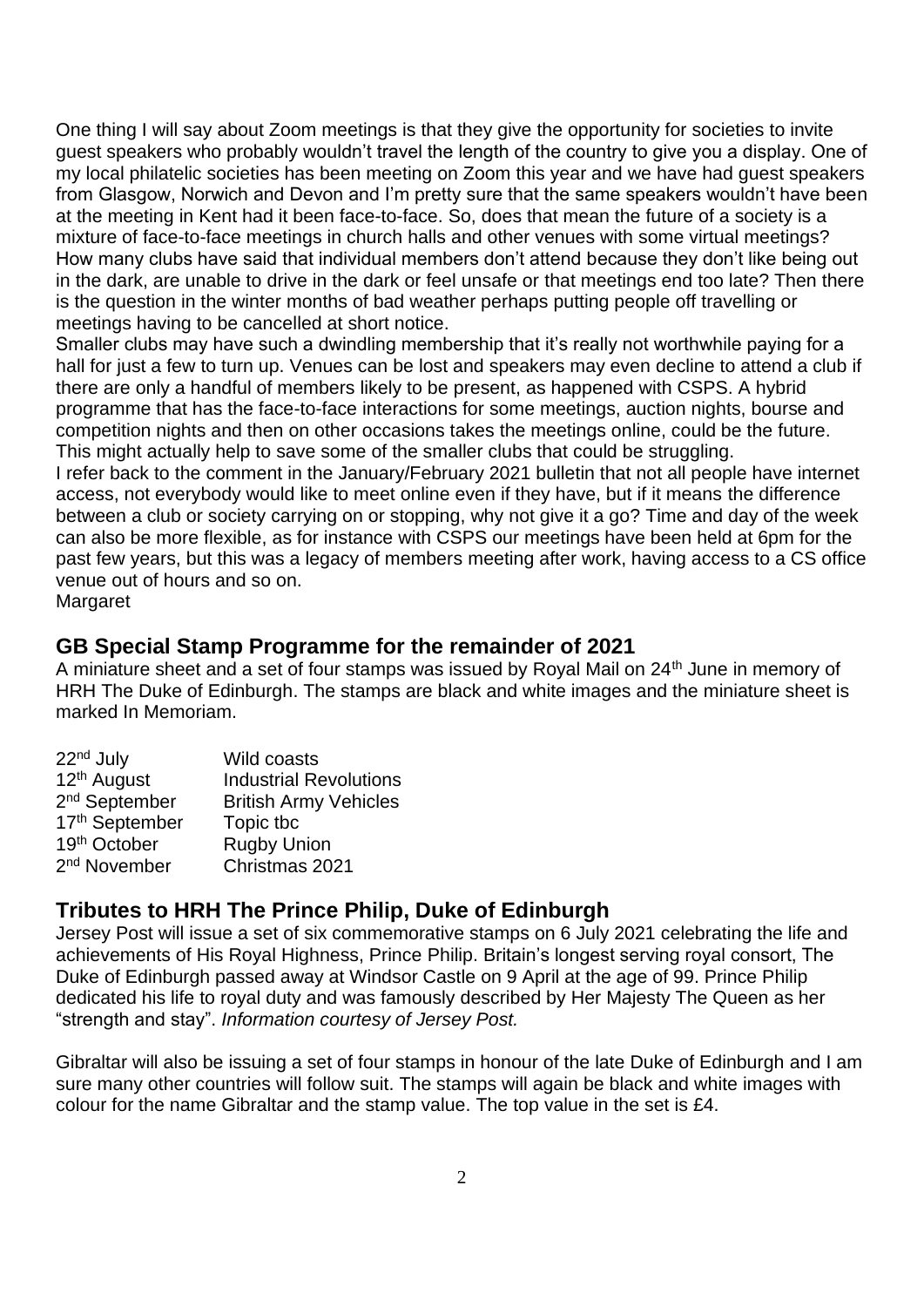#### **95th Birthday of HM The Queen**

In celebration of the 95<sup>th</sup> birthday of Her Majesty, Queen Elizabeth II, six commemorative stamps were issued by Jersey Post and they focus on different aspects of her life: Princess, Coronation, Marriage, Leisure, Pageantry and Royal Duties. It is a joint collection with 10 other Crown Dependencies, Commonwealth countries and British Overseas Territories. *Information courtesy of Jersey Post.*

# **Aspects of our hobby A new Machin but what is it for?**



The latest addition to the Machin family is a big Machin. The  $2<sup>nd</sup>$  class is shown above but 1<sup>st</sup> class ones are also available. The stamps measure 38 x 30mm with the traditional Machin part of the design coming in at 22.5mm x 28mm. A regular  $1<sup>st</sup>$  or  $2<sup>nd</sup>$  class Machin is 18 x 22mm. To the right of the Machin design is a printed 'perforation' line and to the right of this a QR code or what is sometimes called a 2D barcode. At present the stamps are only available as business sheets provided by Viking Direct and the Royal Mail online shop and it is thought there will be about 20 million 2<sup>nd</sup> Class values initially, but what is this all about? Roval Mail says they are experimental and an attempt to modernize the service, but you can speculate.

The 2D bar code will be unique to each stamp and I have been informed it contains some date details and so could be similar to the old control numbers. The code could be read by a suitable sorting machine and perhaps show if the stamp has been used before, making it invalid. It appears to contain information about the postage rate, so will NVI issues cease to be valid in the future as a current postage rate stamp? Other suggestions are that it could be used by a company or an individual to track mail or for advertising, the advert in the bar code being scanned into a mobile phone.

Royal Mail has stated it is one of the first with the idea but it is not a new concept. In an article in the June 2021 edition of Stamp Lover magazine brought to my attention by John Davies, Richard West states that Jeffrey Matthews a prolific stamp designer for Royal Mail was asked to look at the idea back in August 1990. At that time he was looking at changes in design for the self-adhesive Machins. The concept then was to allow scanning of the barcodes on the stamps to make sure the correct postage had been paid. At a Royal Tunbridge Wells PS meeting I gleaned the following. Back in 2012 Canada used bar codes on computer vended Post and Go type labels, France had bar codes in 2015 and a better version in 2018 and Germany is using them in 2021. As the German bar codes are printed in black, postmarks are in blue. Finally, looking through some old magazines I found a short piece in Stamp Magazine from November 2011 describing the Croatian version, which is a stamp to allow members of the public to track their item of mail by scanning the red QR (quick response) code and here again the number is unique on each one.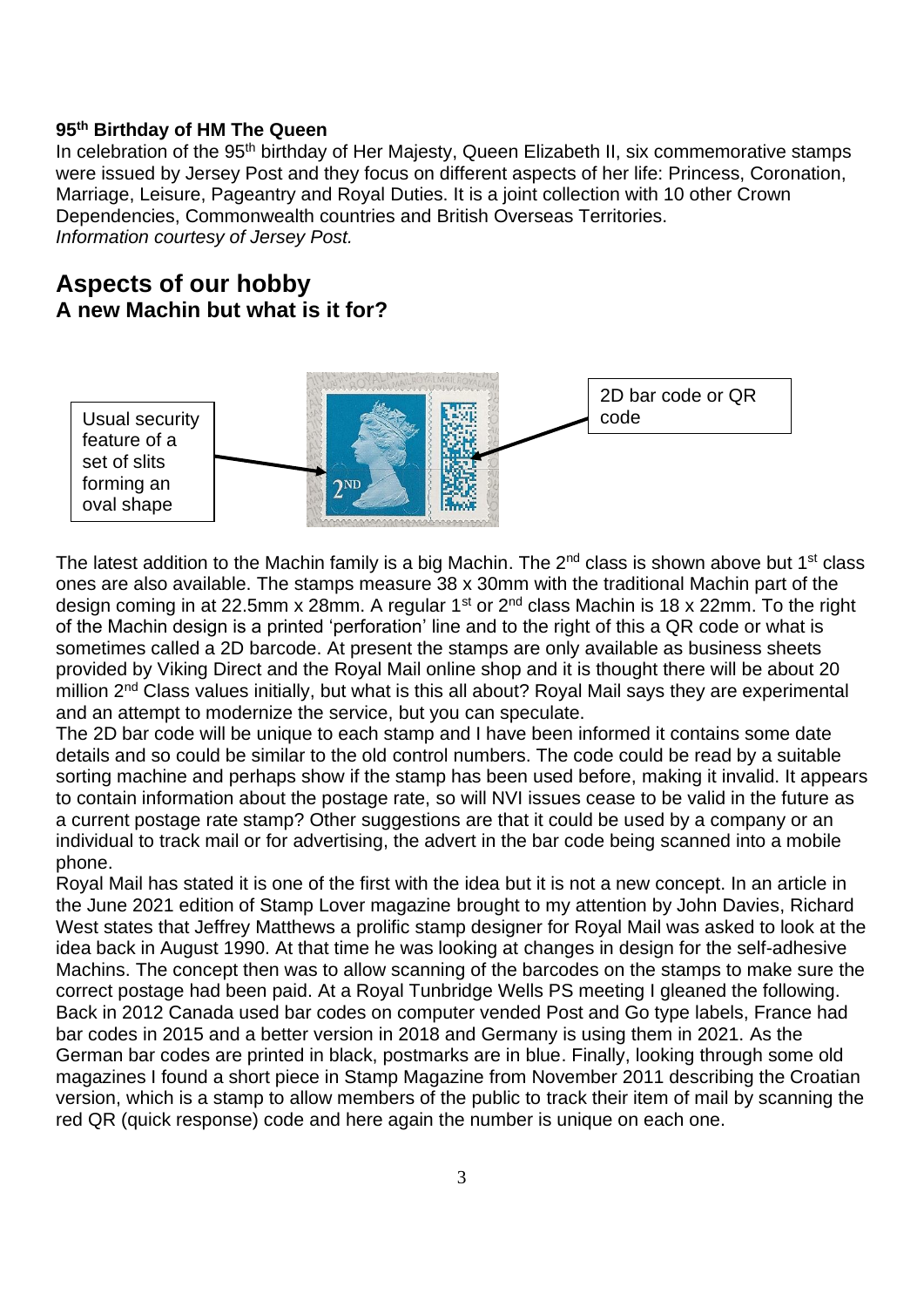## **The one that did not happen**

A booklet of self-adhesive first class stamps in the design of the Penny Black, the 2d Blue and the Penny Red was issued to mark the London 2020 international stamp exhibition and the 180<sup>th</sup> anniversary of the Penny Black and 2d Blue. The exhibition did not take place because of the pandemic and will be held hopefully in 2022. This booklet is shown below left.

Previous stamps of this type have been issued with a booklet of six Penny Blacks, shown below right, as well as a miniature sheet of the Penny Black and 2d Blue in 2015 to mark the 175<sup>th</sup> anniversary of the first self-adhesive pre-paid stamps and Europhilex 2015. A booklet of six Penny Reds was issued in 2016 to mark the 175<sup>th</sup> anniversary of the Penny Red.

Collectors of the line engraved Victorian issues will notice it is the original 2d Blue design issued in 1840 without the white lines, a change in design that came the following year. The Tuppenny Blue in this form was only on sale for a year and it is much rarer than the Penny Black. It was used to cover postage on packages weighing over half an ounce.





# **Views from the Membership**

# **Stamp survival rates and New Zealand Health Stamps**

In the January/February 2021 *Bulletin* John Davies mused about the relationship between the survival rate and catalogue price of stamps. Clearly there must be a logical relationship between (a) how many copies of a stamp are printed, (b) the number issued, (c) the number still extant and (d) the market price, even though some factors will be unquantifiable. (a) and (b) can often be found in Post Office records, at least until "commercial confidentiality" took over, but (c) must involve a large element of conjecture, and (d) will be determined by market forces, on which the effects of points (a) to (c) may be only implicit.

In *Great Britain – numbers issued 1840 to 1910* (Stanley Gibbons, 2008) Rikki Hyde writes "one cannot lay down a set survival rate for every stamp, but about 2% can generally be used as a gauge for calculating possible numbers in existence for this period". On that basis, using Hyde's figures for the numbers issued, there could be about 1.4 million 1d Blacks and 270 million perforated 1d Reds still around, probably mostly used copies saved from the mail. The latest (2020) catalogue prices are £12,500 and £27 mint, and £375 and £2.75 used. So, continuing on the back of my shaky envelope, and assuming that survival rates of both stamps are comparable, a 1d Black is 190 times rarer than a 1d Red but 460 times more expensive mint, but only 135 times more used!

But the proportion of any particular stamp that actually survives is of course more than a matter of simple arithmetic. A stamp widely known to be of major significance, such as the 1d Black, is much more likely to have been kept by recipients, including ones not normally interested in stamps, and be wanted by modern collectors than, say, a later "routine" issue. If you then factor in the number of stamps locked in official archives, in collections that will rarely or never be sold, and those forgotten in safes, shoeboxes or under floorboards, the number actually available to make a market for any given issue becomes even more speculative. But it is that market, and the relative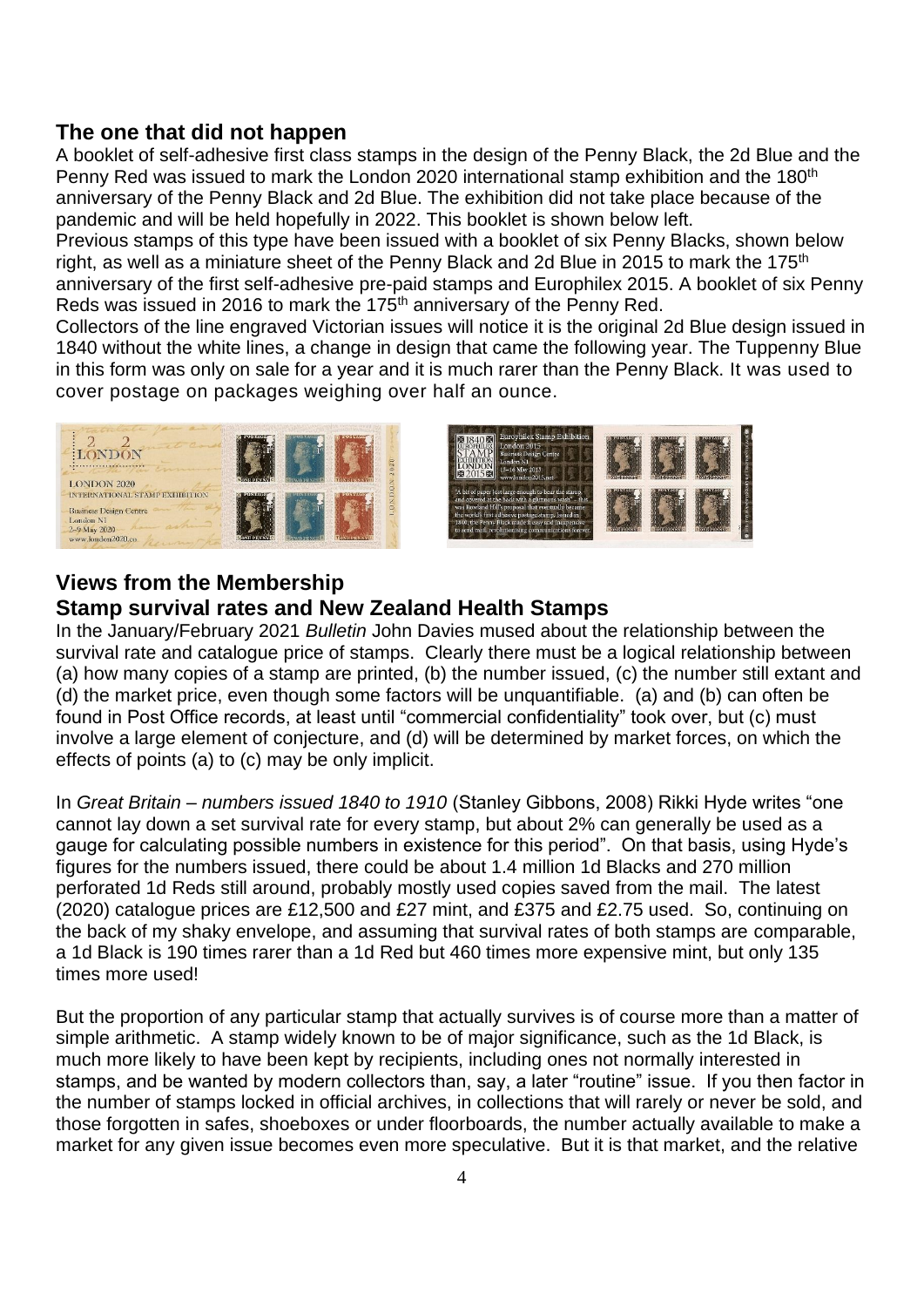weight of supply and demand, that determines what buyers will pay and dealers can charge. Moreover, while internet sales are creating more of a single global market, in practice dealers may have a better feel for local material and demand and so price it more highly than material which for them is "foreign". It should also be remembered that catalogue prices are generally for fine copies, and in most cases the market will discount heavily for poor condition.

Digressing briefly, I suspect that the proportion of modern GB commemorative issues that survive, as mint stamps and on FDCs, is much more than 2% since, with the exception of the Christmas issues, few people other than collectors know about most of them. If my experience is typical, they are available only briefly at post offices and, while dealers and fellow collectors may kindly use them on mail to me, decently franked copies are a rarity.

John illustrated his article by referring to some of the first New Zealand Health stamps,



which have a surcharge of +1d for "charity" from 1929 to 1931 and for "health" thereafter until the advent of decimal currency in New Zealand in 1967. The first Health stamp, with the message "Help Stamp out Tuberculosis", was issued on 11th December 1929 and raised £2,470 (equal to about £124,000 in 2021). The 1930 stamp, issued on  $29<sup>th</sup>$  October that year, had the message "Help Promote Health" since the dairy industry had protested that the 1929 message slighted its business. This stamp raised only £898. The 1931 stamps, issued on 31st October, were the famous 1d and 2d "Smiling Boys", each with +1d for charity. But with New Zealand and many other countries then in financial adversity, these raised just £778. From this low point, sales and sums raised for Children's Health Camps rose steadily. After 88 years, the last ever Health stamps were issued on 7<sup>th</sup> September 2016.

At first the New Zealand Post Office proved rather overoptimistic about sales and the number of Health stamps printed far exceeded the number sold. The 1929, 1930 and 1931 issues were demonetised on 31st December 1934 and all remaining copies were *supposed* to be destroyed, though official records tantalisingly leave significant numbers unaccounted for. The records of the Post Office and the New Zealand Government Printing Office, as reported in several Volumes of *The Postage Stamps of New Zealand* (RPSNZ) and, for the early Health stamps, by F H Jackson (*New Zealand Stamp Collector*, Vol.50(4), 1970), contain detailed information about the number of stamps delivered to the Custodian of Stamps (i.e. the total printed less those destroyed as faulty) and the number sold; and Campbell Paterson's New Zealand catalogue, in which the relevant page was last updated in 2018, naturally gives their prices in NZ dollars  $($NZ1 \sim 50p).$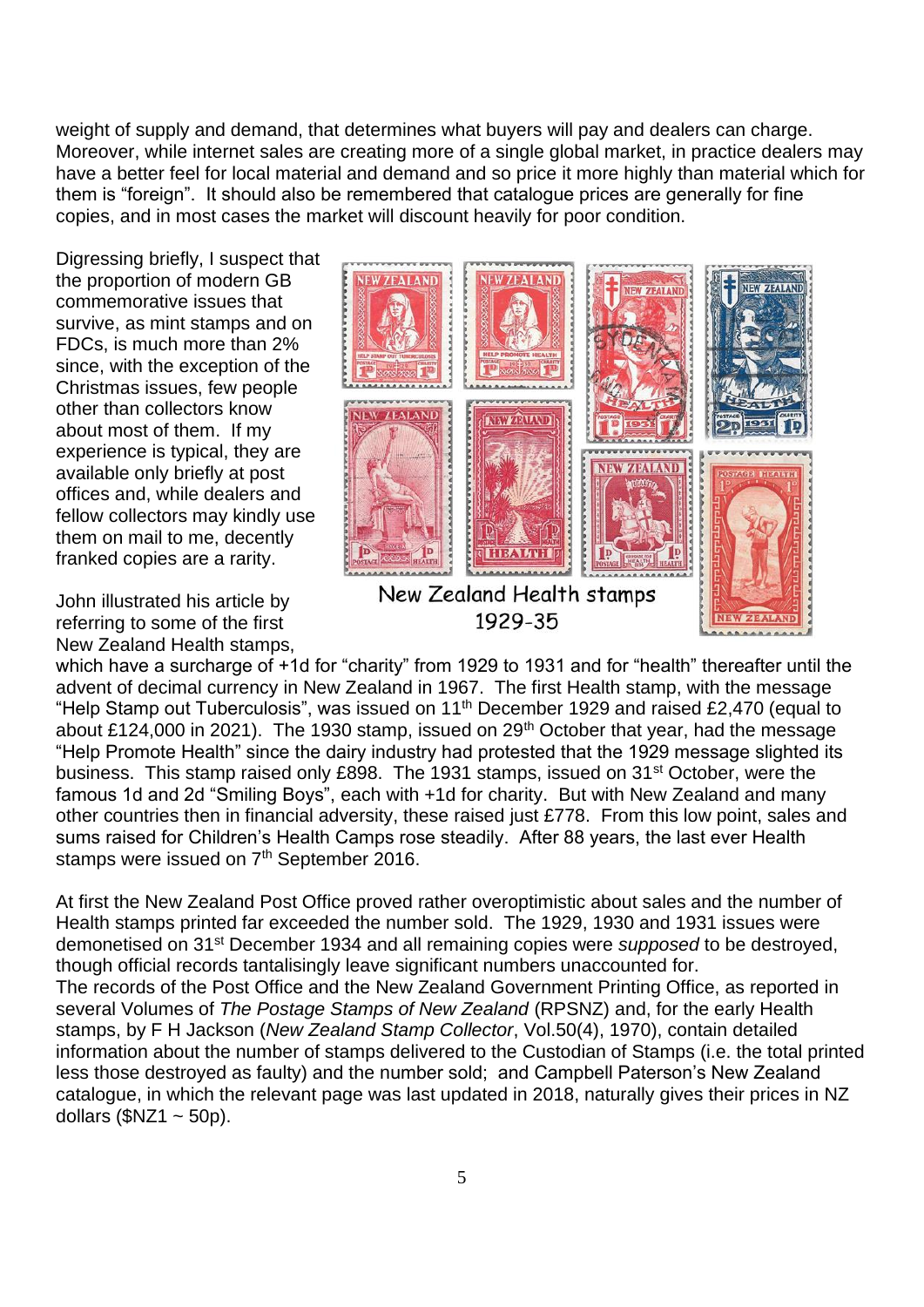If Hyde's 2% figure for survival applies, then fewer than 5,000 of the 1930, 1931 and 1932 issues survive today and, by John's "rule of thumb", count as scarce. However, I very much doubt that 2% is appropriate here, not least since over many years of collecting it feels that I have seen far more than 2,000 "Smiling Boys" for sale! At the time of writing, just one auction list I have includes 19 of them. There are also at least 45 being offered on e-bay, at prices from a few ££ to over £100, but of course one cannot be sure how many of these are genuine!

| date       | value   | printed                  | delivered | sold     | % sold | CP<br>price 2018 |       |
|------------|---------|--------------------------|-----------|----------|--------|------------------|-------|
|            |         |                          |           |          |        | mint             | used  |
| 11/12/1929 | $1d+1d$ | 4,000,000                | 3,973,840 | 592,848  | 14.9%  | \$60             | \$30  |
| 29/10/1930 | $1d+1d$ | 1,000,000                | 991,120   | 215,543  | 21.7%  | \$120            | \$70  |
| 31/10/1931 | $1d+1d$ | ~100,000                 | 297,960   | 74,802   | 25.1%  | \$525            | \$220 |
| 31/10/1931 | $2d+1d$ | $~1$ - 300,000           | 295,080   | 111,929  | 37.9%  | \$525            | \$220 |
| 18/11/1932 | 1d+1d   | 540,000                  | 467,640   | 237,504  | 50.8%  | \$120            | \$50  |
| 08/11/1933 | $1d+1d$ | 420,000                  | 413,160   | 260,883  | 63.1%  | \$60             | \$30  |
| 25/10/1934 | $1d+1d$ |                          |           | 279,120  |        | \$50             | \$25  |
| 30/09/1935 | $1d+1d$ | $\overline{\phantom{0}}$ | -         | 1,250,05 |        | \$10             |       |
|            |         |                          |           |          |        | \$5              |       |

#### **New Zealand Health stamp data 1929–1935**

What, if anything, can we deduce from this very small sample? Clearly the rarest stamps (1931) are the most expensive, the most common (1935) are the cheapest, and overall the rankings by rarity and by price are largely in step. But the relationship is not straightforward and is of no practical use as a tool for predicting price from scarcity, or vice versa. I doubt that taking a larger sample would improve matters and we must conclude that, while rarity inevitably contributes to price, there are many confounding factors that make the relationship too complex to be realistically quantified. In any case, the "value" of an item to a collector, as opposed to an investor, goes way beyond its price.

# **Mike Wilkinson**

# **Postal History and Postmarks Recent slogan cancellations**

Mail that has a postmark will often have a slogan cancel but the number is decreasing with all the postage paid impressions on business mail and unfranked or defaced stamps, by which I mean where a biro or felt pen marker has been used. I display a few recent examples below. The first was applied at the Jubilee Mail Centre and is advertising the census 2021 and the date this was being taken, 21<sup>st</sup> March and the cancellation was applied on the 16<sup>th</sup> March. Below right the cancel is for World Autism Awareness 29<sup>th</sup> March to 4<sup>th</sup> April and this was applied at Chester and North Wales on 28th March 2021.

| census <sub>2021</sub><br>England, Wales &<br>Northern Ireland | Royal Mail<br>Jubilee<br>Mail Centre<br>15-03-2021 | Delivered by<br>million. | 民际战 随道<br>Chester & KLWaler<br>Caer a Gug Cymru.<br>2803.2021 | <b>WANNAMARY AND COMMUNICATIONS</b>    |
|----------------------------------------------------------------|----------------------------------------------------|--------------------------|---------------------------------------------------------------|----------------------------------------|
| 21 March                                                       | 4308870                                            |                          | 19.56.04<br>18492907891                                       | $29/03 -$                              |
|                                                                |                                                    |                          |                                                               | <b>*******************************</b> |

Overleaf left the postmark applied in SE Wales is advertising Captain Tom 100 and the website to honour the late Captain Sir Tom Moore and challenges to complete and was applied on 21<sup>st</sup> April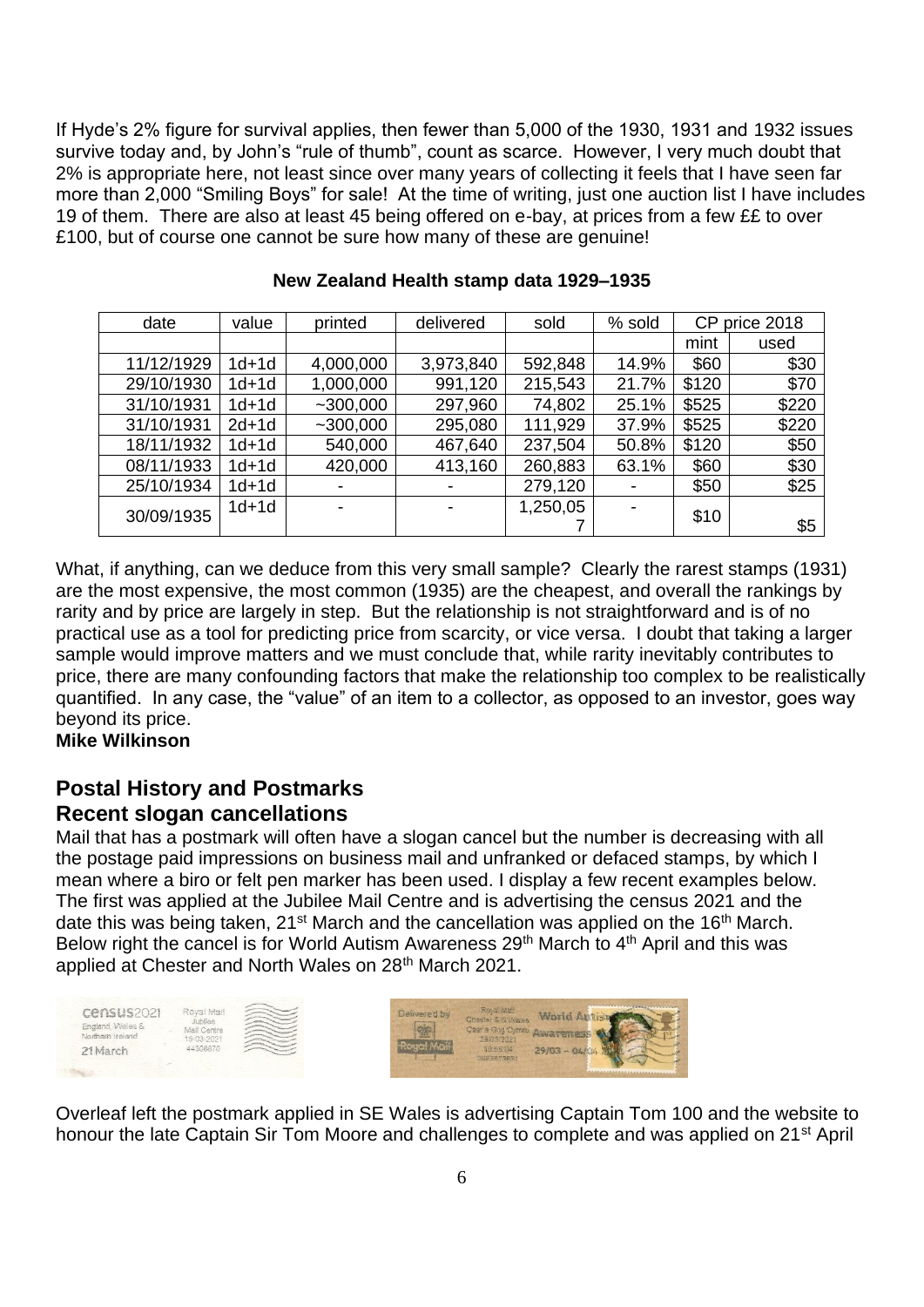2021. Below right is a slogan stating that Every Covid-19 vaccination gives us hope and was applied at the Southampton, Portsmouth and Isle of Wight sorting office on 4<sup>th</sup> May 2021.





#### **Receiving hand stamps on GB Express Mail**

For those who collect Express Mail whether within the United Kingdom or received from abroad, Express Mail is the last category to go into a bag and the first to come out. In very general terms, the item would immediately be taken to the Express Duty section in the sorting office, recorded and hand stamped on the reverse indicating the time it arrived. The Express item when received was treated like a 'hot potato' and whether day or night a messenger would be found to take it to the addressee if it was a private address.

The dated hand stamps were coded with an alphabetical letter which was changed hourly.

| A Midnight to 1 Am                 | N Noon to 1 Pm      |  |  |  |  |
|------------------------------------|---------------------|--|--|--|--|
| B 1 Am to 2 Am                     | O 1 Pm to 2 Pm      |  |  |  |  |
| C 2 Am to 3 Am                     | P 2 Pm to 3 Pm      |  |  |  |  |
| D 3 Am to 4 Am                     | R 3 Pm to 4 Pm      |  |  |  |  |
| $E$ 4 Am to 5 Am                   | S 4 Pm to 5 Pm      |  |  |  |  |
| F 5 Am to 6 Am                     | T 5 Pm to 6 Pm      |  |  |  |  |
| G 6 Am to 7 Am                     | U 6 Pm to 7 Pm      |  |  |  |  |
| H $7$ Am to 8 Am                   | V 7 Pm to 8 Pm      |  |  |  |  |
| J 8 Am to 9 Am                     | W 8 Pm to 9 Pm      |  |  |  |  |
| $K$ 9 Am to 10 Am                  | $X$ 9 Pm to 10 Pm   |  |  |  |  |
| L 10 Am to 11 Am                   | Y 10pm to 11 Pm     |  |  |  |  |
| M 11 Am to Noon                    | Z 11 Pm to Midnight |  |  |  |  |
| The letters I and Q were not used. |                     |  |  |  |  |

Of course Express Mail could be used with other Postal Services such as Airmail and registration Mail where extra charges were imposed, but with registered and Express Mail a signature would be required from the householder.

For Mail within the United Kingdom the Express letter fee was 3d from 1<sup>st</sup> January 1900 to 1<sup>st</sup> June 1919 when it became 6d. The next Express letter rate came into force on 1<sup>st</sup> January 1956 when it became one shilling and on 17th May 1965 the rate became 3 shillings. Changes took place on 15<sup>th</sup> February 1971 when decimal currency was introduced. John Davies

Editor's addition: The new Express Service in Great Britain was formally introduced by the Post Office on March 25th 1891. Express services did operate before this time for speedy but secure delivery of mail. In Cromwellian times the 'New Post' of 1653 allowed all Government Departments to use Express Messengers. It is thought that the General Post Office started an Express service around 1720. *Haste Poste Haste* letters of the 17th century can be considered precursors of modern Express mail as was the [Pony Express,](https://en.wikipedia.org/wiki/Pony_Express) which operated between Missouri and California between April 3<sup>rd</sup> 1860 and October 26<sup>th</sup> 1861. Messages travelling from the Atlantic to the Pacific coasts took about 10 days, an improvement in time and only bettered by the telegraph system.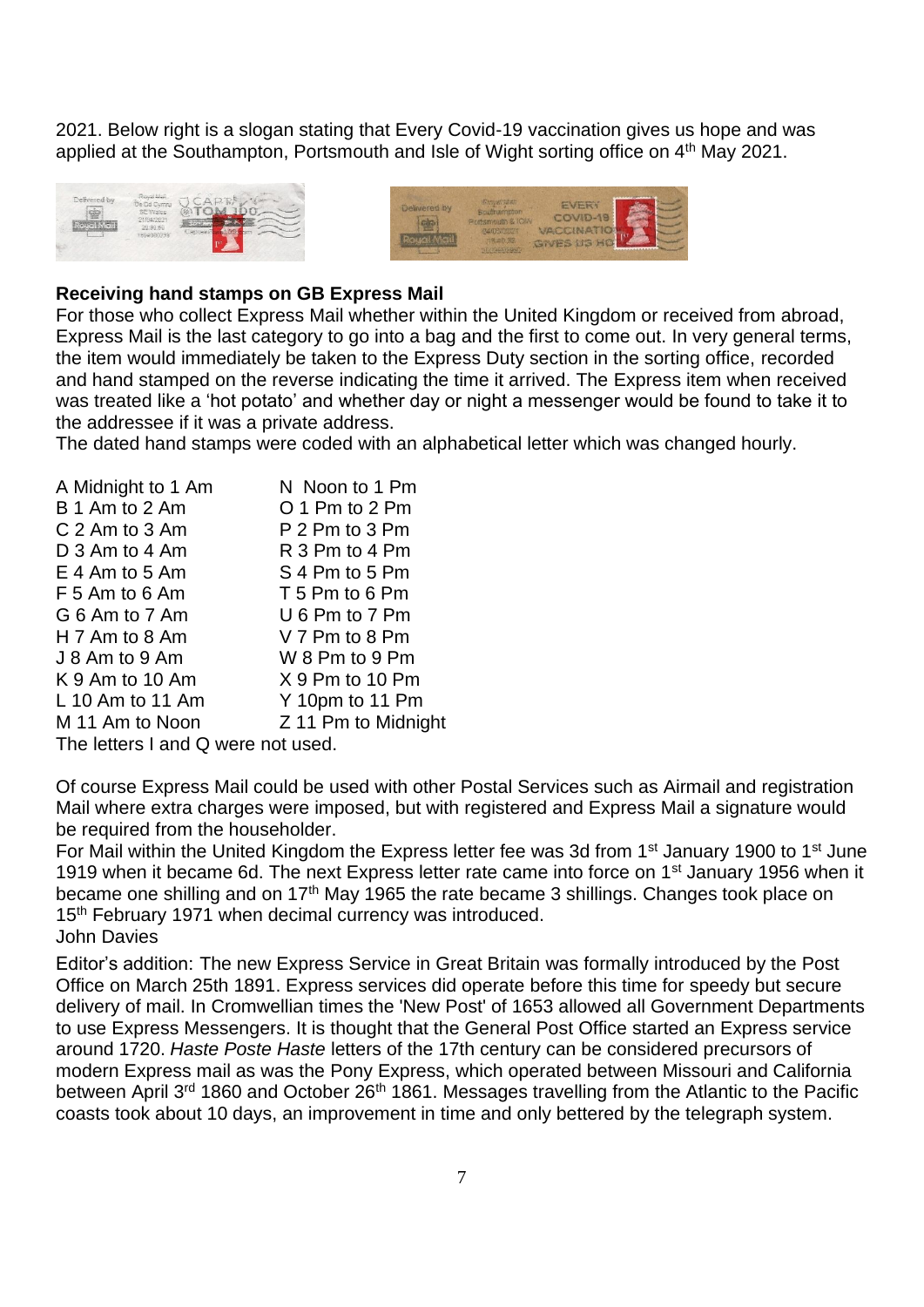# **REPORTS FOR THE ANNUAL GENERAL MEETING 2021**

Normally these reports would form the main part of the CSPS AGM Minutes and would have been read by Members at the AGM meeting with proposers and seconders as appropriate. As we have not been able to hold an AGM since June 2019 and do not know when our next will be held, the reports for the past year are included here. If Members have any queries or comments please refer them to the appropriate officer or the President.

#### **PRESIDENT'S REPORT 2020/2021**

You will all have read the very detailed article headed 'Society meetings remain suspended' from the pen of the secretary in the January/February bulletin. The suspension still remains. The possibility of a venue is just that there has been no indication that any Civil Service building would be available to us. Commercial or private venues are not possible for a number of reasons but most importantly cost. One of the many conditions to be considered was touched on in the article is that of ageing. No one has yet been able to roll back time, we're all getting older and it continues to reduce the membership numbers. I think the Treasurer will probably comment upon this as he also holds the role of Membership Secretary. I will certainly remark upon the effect it is having on the Exchange Branch. The council will keep a watch for any possibility of a venue within the Civil Service.

The members of the Council have accepted additional jobs that have been vacated by former post holders, everyone has at least two and the Secretary has three other job titles. Without the dedication of the Secretary, Treasurer and Postal Auctioneer in all their adoptive roles, we would be without a viable society. I voice my sincere thanks to the council members for their effort throughout these difficult times.

There will be no formal election of officers this year as all post holders have agreed to continue in their roles.

#### **Robert (Bob) van Goethem, President**

#### **CHIEF EXCHANGE BRANCH SUPERINTENDENT'S REPORT 2020/2021**

To counter the effects of the lockdowns and other restrictions, the members of the Exchange Branch have made great efforts to keep the packets flowing. The efforts of ageing have impacted the Exchange Branch with the loss of several members, sadly through natural causes. There were two resignations from long-time members who had taken the decision to stop collecting. After many years, your collections approach completion, leaving only the scare, rare or indeed the most expensive items to be found, none of which are normally to be found in any packet. I accept that there are many specialist clubs with a much narrower field of collecting to which this observation may not apply. CSPS is in many cases a worldwide collectors club.

The Exchange Branch has two main parts, the sellers and the buyers. A reduction in one side or both, reduces the reason to continue as a member. Over the past 12 to 18 months the Exchange Branch has lost two of its main contributors, those that sent in a constant stream of books for the packets. This of course will increasingly affect the number of packets that can be sent out. For the moment I think that we will be able to continue for a while.

For my part I shall make every effort to keep the Exchange Branch viable for as long as possible. **Robert (Bob) van Goethem (C)EBS**

#### **MEMBERSHIP AND RECRUITMENT SECRETARY'S REPORT 2020/2021**

Again, just the one new member this year - welcome to Keith Harman - otherwise, overall membership continues to shrink.

**Ian Briant**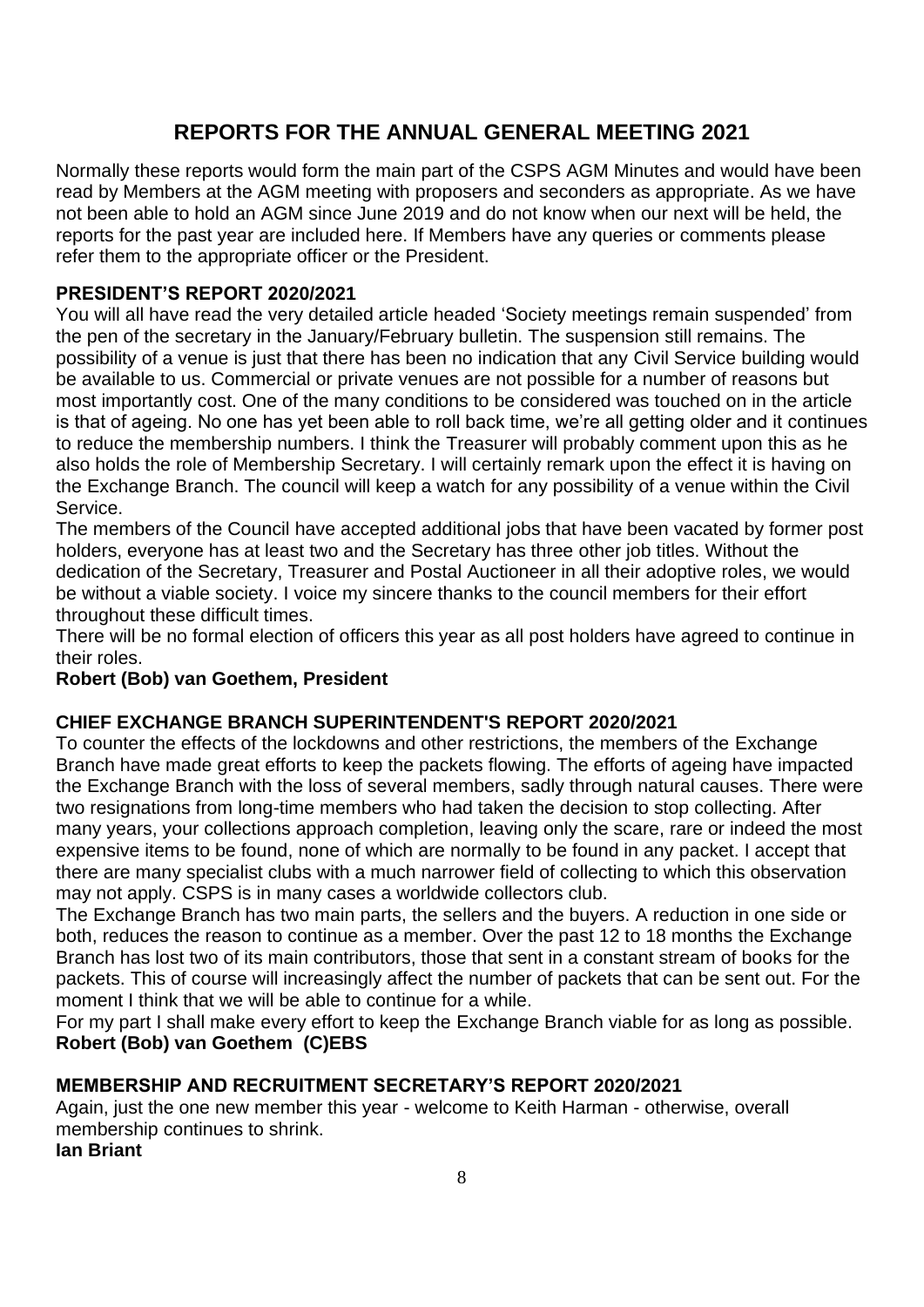#### **SECRETARY`S REPORT 2020/2021**

During the past year things have been relatively quiet for me as your secretary. I've had the usual task of adjusting mailing address labels and dealing with returned bulletins and last summer, once we had decided that meetings would remain suspended during 2020 and into 2021, I had to cancel down our guest speakers, wearing my alternative hat of Programme Secretary. As we have not had any guest speakers or indeed meetings in the past 12 months, I have not been fumbling around trying to understand the notes taken at meetings to produce write-ups for the Bulletin. Twelve months ago we had no idea that we would still be facing restrictions and as you will have read elsewhere our face-to-face meetings remain suspended. Restrictions aside, we've been unable to secure another venue at this point. As you will read in the Treasurer's report, finances are not in our favour if we had to pay for a venue, especially given the very small turnout that we have at our monthly meetings, for perfectly valid reasons. The cost of a venue in central London is very high and it is hard to justify.

This time last year I muted the idea of us holding online meetings on Zoom. At that point I didn't know very much about Zoom, but after a little bit of hesitancy, a couple of my local societies have fully embraced it and we have had more interaction with other societies as a result. On the plus side for instance you can invite guest speakers from any location in the UK and I suppose it would be possible to have overseas speakers too and there is no turning out on a dark, wet or snowy evening at the mercy of public transport. We are of course a national society and most of the attendees at face-to-face meetings were relatively local to London, perhaps an hour away by train, however that means that a very significant proportion of the membership do not have an opportunity to attend a meeting or engage with other members, unless they are in the Exchange Branch or have interactions following a piece in the Bulletin.

I fully appreciate that not everybody has a computer but I'm sure there are plenty of members out there who may have tried online meetings for other activities during the past 12 to 15 months or would like to join together with other CSPS members this way. When I posed this question last year I had minimal response from members, in fact I could count the number of responses on the fingers of one hand, which was disappointing. If we had perhaps 15 or 20 members joining this way I think we would have very successful meetings. Online meetings I know don't replace faceto-face ones in terms of the social aspect, but as I've already mentioned very few people were attending our face-to-face meetings anyway, around 10 on average. Please do let me know what you think.

I am willing to stand again as your Honorary Secretary.

#### **Margaret Emerson**

#### **TREASURER`S REPORT** For year ending 31<sup>st</sup> January 2021

I am pleased, as your Treasurer, to present the attached accounts with this report for last year.

Although the last year has curtailed the activity of the Society - notably with no monthly meetings since last March - we were still able to issue the Bulletin and run the Postal Auction (thank you Steve). Therefore, expenditure has not been significantly reduced, whereas the impending loss of our regular venue for meetings, due to the closure of Bush House, has produced a windfall boost to funds through the necessary disposal of our Library - almost £800.

As mentioned last year both Exchange Branch commission and the Insurance Fund premiums are driven by the irregular return of circulating boxes, rather than a steady flow. It is, therefore, unsurprising that, apart from the Postal Auction, there has been no financial activity to report this year.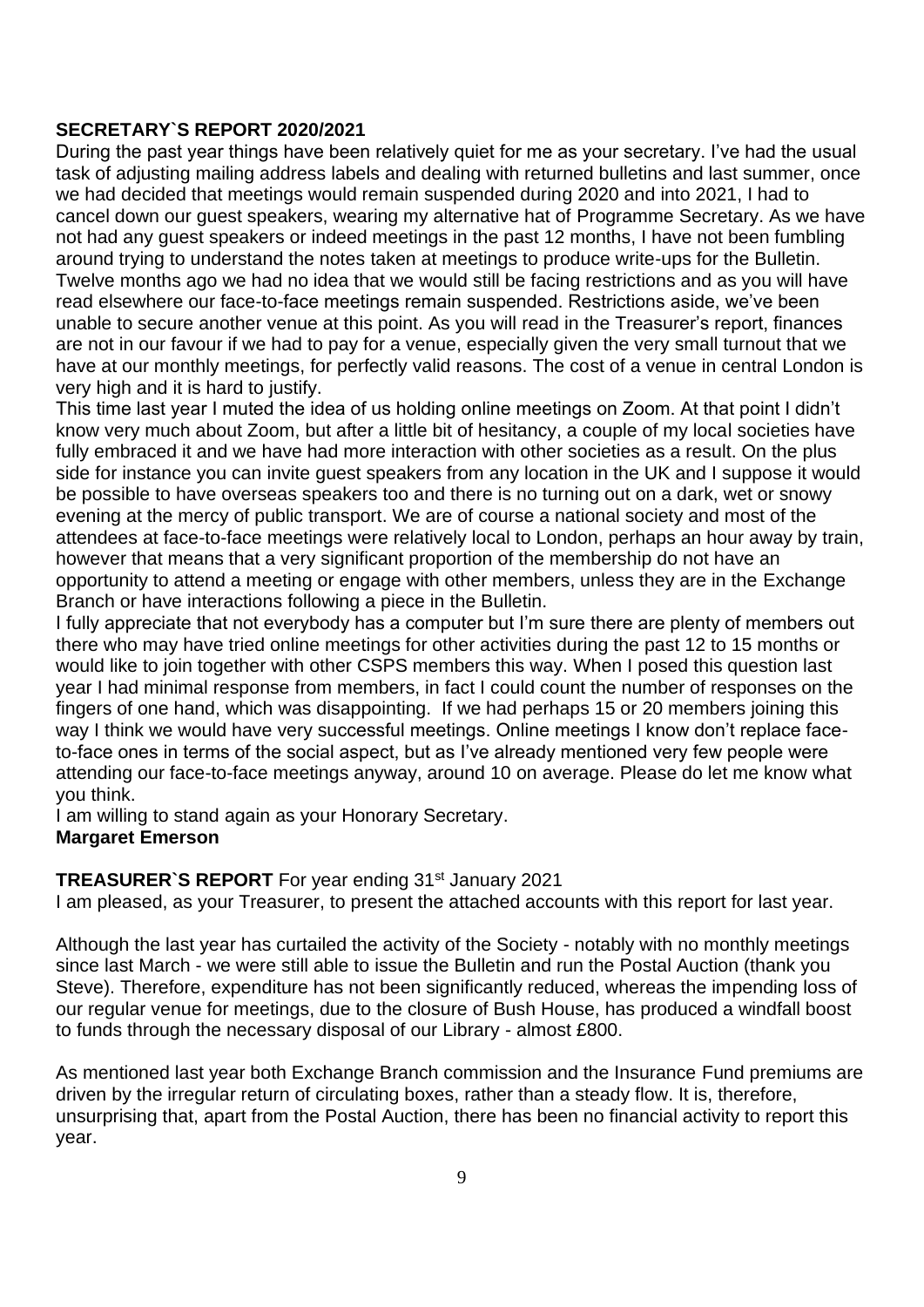Although at this time last year we might have expected to have returned by now to a more "normal" existence, the ongoing Coronavirus means that our future activities and finances still remain uncertain. Therefore, I am again, at present, unable to express an opinion as to whether the modest increase in reserves can guarantee the Society's survival for more than the next few years.

## **Ian Briant**

#### **EXCHANGE BRANCH INSURANCE COMMITTEE`S REPORT 2020/2021**

With no financial transactions arising from the Exchange Branch core function, there is nothing to report.

# **Ian Briant**

The accounts for the year are shown on page 11. Your council has verified the figures in the financial statements for the period  $1<sup>st</sup>$  February 2020 to 31 $<sup>st</sup>$  January 2021 and is satisfied that the</sup> statements accurately reflect the state of the finances of the Civil Service Philatelic Society for the period. These accounts will be formally signed by the President and Secretary of the Civil Service Philatelic Society in due course.

#### **POSTAL AUCTIONEER`S REPORT 2020/2021**

We had another successful auction with no major problems encountered. It did however seem a bit strange queuing up at the Post Office with social distancing and masks after several months of only leaving the house for a walk.

We had 170 lots sent in from members and of those 104 sold for almost £800. After the auction finished the club made a profit of £62.

I will be prepared to stand again for the post of Postal Auctioneer.

#### **Steve Daniels**

#### **BULLETIN EDITOR`S REPORT 2020/2021**

One aspect of the CSPS which has really not been affected by the pandemic during the last year has been our Bulletin. The Catford Print Centre have been operating although with restrictions in place of course and were able to produce both the July 2020 and February 2021 Bulletins in the usual swift manner. There were some postal delays in the early part of 2021 which I know delayed receipt of the Bulletin by some members, but that has generally been resolved as far as I can tell. I'm grateful to those members who have submitted articles during the past year and there has been some contact between members as a result of things written or responses to pieces or requests that have been included. Obviously with the suspension of our meetings in March 2020, which is ongoing, there have been no meeting reports for me to include, but I seem to have managed to fill the Bulletin with other material including the submitted items and I hope members have enjoyed the content.

I once again thank Michael Whiffin for updating our website which will have to change in the next 12 months or so.

I am willing to continue as your Bulletin Editor. **Margaret Emerson**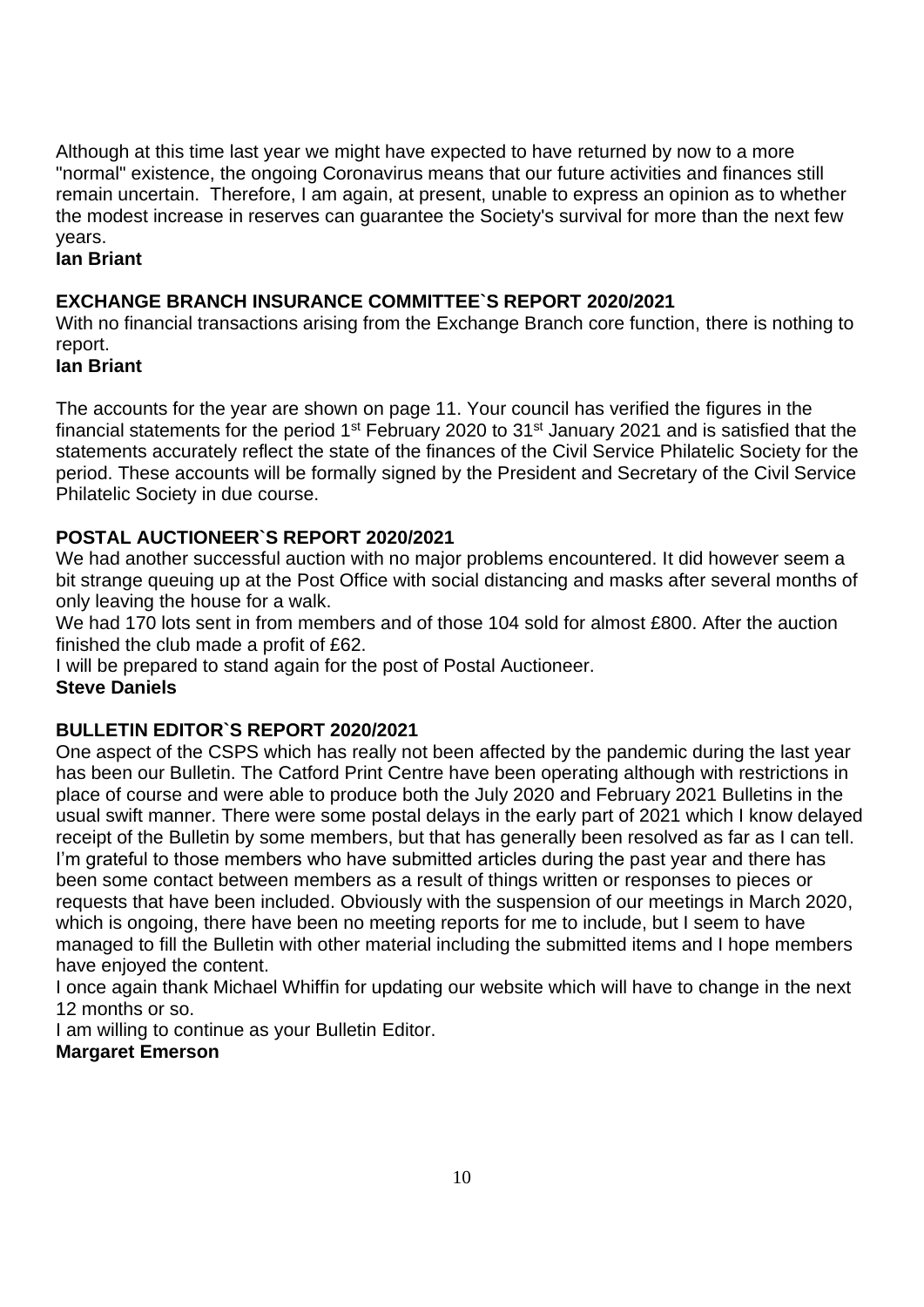#### **CIVIL SERVICE PHILATELIC SOCIETY** 31-Jan-2021

| 2019/20                               | Liabilities                                                                                    | 2020/21                    |                                | 2019/20      |              | Assets                                                                       | 2020/21                                         |                |  |
|---------------------------------------|------------------------------------------------------------------------------------------------|----------------------------|--------------------------------|--------------|--------------|------------------------------------------------------------------------------|-------------------------------------------------|----------------|--|
| £<br>3,770<br>(675)                   | Balance as at 1st February b/f<br>Surplus from General Account<br>Balance as at 31 January c/f | £<br>3094.83<br>129.05     | £<br>3223.88                   | £<br>7,727   | 205<br>(50)  | <b>Bank of Scotland</b><br>Treasurer<br>Uncashed cheques<br>Unbanked cheques | £<br>8,168.90<br>231.69<br>(216.79)<br>1,393.06 | £              |  |
| 6,948<br>(550)                        | Creditors<br><b>EB Insurance Fund</b><br><b>EB Deposits</b>                                    | 6947.96<br>(550.00)        |                                |              | 1,776<br>Nil | <b>Debtors</b><br>Postal auction startup                                     |                                                 | 9576.86<br>Nil |  |
| 210                                   | Accruals - Printing & Postage                                                                  | 0.00                       |                                |              |              |                                                                              |                                                 |                |  |
| 0<br>(393)<br>348                     | <b>Council Expenses etc</b><br><b>Exchange Branch</b><br>Insurance Fund                        | 0.00<br>(393.42)<br>348.44 |                                |              | Nil<br>0     | <b>Exchange Branch</b><br>Insurance Fund                                     |                                                 | Nil<br>Nil     |  |
| 0                                     | <b>Donations</b>                                                                               | 0.00                       | 6352.98                        |              |              |                                                                              |                                                 |                |  |
| 9,658                                 | Totals                                                                                         |                            | 9576.86                        |              | 9,658        | <b>Totals</b>                                                                |                                                 | 9576.86        |  |
|                                       |                                                                                                | <b>GENERAL ACCOUNT</b>     |                                |              |              |                                                                              |                                                 |                |  |
| 2019/20<br>£                          | Expenditure                                                                                    |                            | 2020/21<br>£                   | 2019/20<br>£ |              | Income                                                                       |                                                 | 2020/21<br>£   |  |
| 663                                   | Bulletin inc. postage                                                                          |                            | 566.50<br>0.00                 |              | Nil<br>10    | <b>Bank Interest</b>                                                         |                                                 | 0.00<br>10.00  |  |
| Nil<br>Nil                            | Council expenses<br>Library                                                                    |                            | Nil                            |              | 14           | <b>Subscriptions</b><br><b>Meeting Auction Commission</b>                    |                                                 | 0.00           |  |
| 46                                    | Postage, telephone & stationery                                                                |                            | 22.58                          |              | 14           | Donations                                                                    |                                                 | 0.00           |  |
| Nil                                   | <b>Affiliation fees</b>                                                                        |                            | Nil                            |              | (2)          | Miscellaneous - Gains/(Losses)                                               |                                                 | (12.09)        |  |
| Nil                                   | <b>Corporation Tax</b>                                                                         |                            | Nil                            |              | 6            | <b>Library Sales</b>                                                         |                                                 | 763.48         |  |
| 68                                    | <b>Miscellaneous</b>                                                                           |                            | 5.83                           |              |              |                                                                              |                                                 |                |  |
|                                       |                                                                                                |                            |                                |              | 60           | <b>Balance from Exchange Branch</b>                                          |                                                 | (37.43)        |  |
| (675)                                 | Surplus (Loss) of Income over Expenditure                                                      |                            | 129.05                         |              |              |                                                                              |                                                 |                |  |
| 102                                   | Totals                                                                                         |                            | 723.96                         |              | 102          | Totals                                                                       |                                                 | 723.96         |  |
|                                       |                                                                                                |                            |                                |              |              |                                                                              |                                                 |                |  |
|                                       |                                                                                                |                            | <b>EXCHANGE BRANCH ACCOUNT</b> |              |              |                                                                              |                                                 |                |  |
| 2019/20<br>£                          | Expenditure                                                                                    |                            | 2020/21<br>£                   | 2019/20<br>£ |              | Income                                                                       |                                                 | 2020/21<br>£   |  |
| Nil                                   | <b>Printing &amp; Stationery</b>                                                               |                            | 0.00                           |              | 159          | <b>Commission on Sales</b>                                                   |                                                 | 0.00           |  |
| 78                                    | Postage & Telephone                                                                            |                            | 0.00                           |              | Nil          | Sale of approval books & hinges                                              |                                                 | 0.00           |  |
| 100                                   | Postal Auction Printing, Postage & Stationer                                                   |                            | 100.00                         |              | <b>Nil</b>   | <b>Bank Interest</b>                                                         |                                                 | 0.00           |  |
| 60                                    | <b>Balance to General Account</b>                                                              |                            | (37.43)                        |              | 79           | <b>Postal Auction</b>                                                        |                                                 | 62.57          |  |
| 238                                   | Totals                                                                                         |                            | 62.57                          |              | 238          | Totals                                                                       |                                                 | 62.57          |  |
|                                       |                                                                                                |                            |                                |              |              |                                                                              |                                                 |                |  |
| <b>EXCHANGE BRANCH INSURANCE FUND</b> |                                                                                                |                            |                                |              |              |                                                                              |                                                 |                |  |
| 2019/20<br>£                          | Expenditure                                                                                    |                            | 2020/21<br>£                   | 2019/20<br>£ |              | Income                                                                       | 2020/21                                         | £              |  |
| 4                                     | <b>Exchange Branch Sundry Losses</b>                                                           |                            | 0.00                           |              | 6,833        | Balance as at 1 February b/f                                                 |                                                 | 6947.96        |  |
| Nil                                   | <b>Transfer to General Account</b>                                                             |                            | 0.00                           |              | 118          | Exchange Branch premiums                                                     |                                                 | 0.00           |  |
| 0                                     | Insurance Fund claims paid                                                                     |                            | 0.00                           |              |              |                                                                              |                                                 |                |  |
| 6,948                                 | Balance of Fund as at 31 January c/f                                                           |                            | 6947.96                        |              | 1            | Exchange Branch sundry gains                                                 |                                                 | 0.00           |  |
| 6,952                                 | <b>Totals</b>                                                                                  |                            | 6947.96                        |              | 6,952        | <b>Totals</b>                                                                |                                                 | 6947.96        |  |

# **ELECTION OF OFFICERS**

As no AGM has been held, the following are willing to stand for another year in post. The Council is:

*President:* ROBERT VAN GOETHEM *Vice-President*: *Vacant Secretary:* MARGARET A EMERSON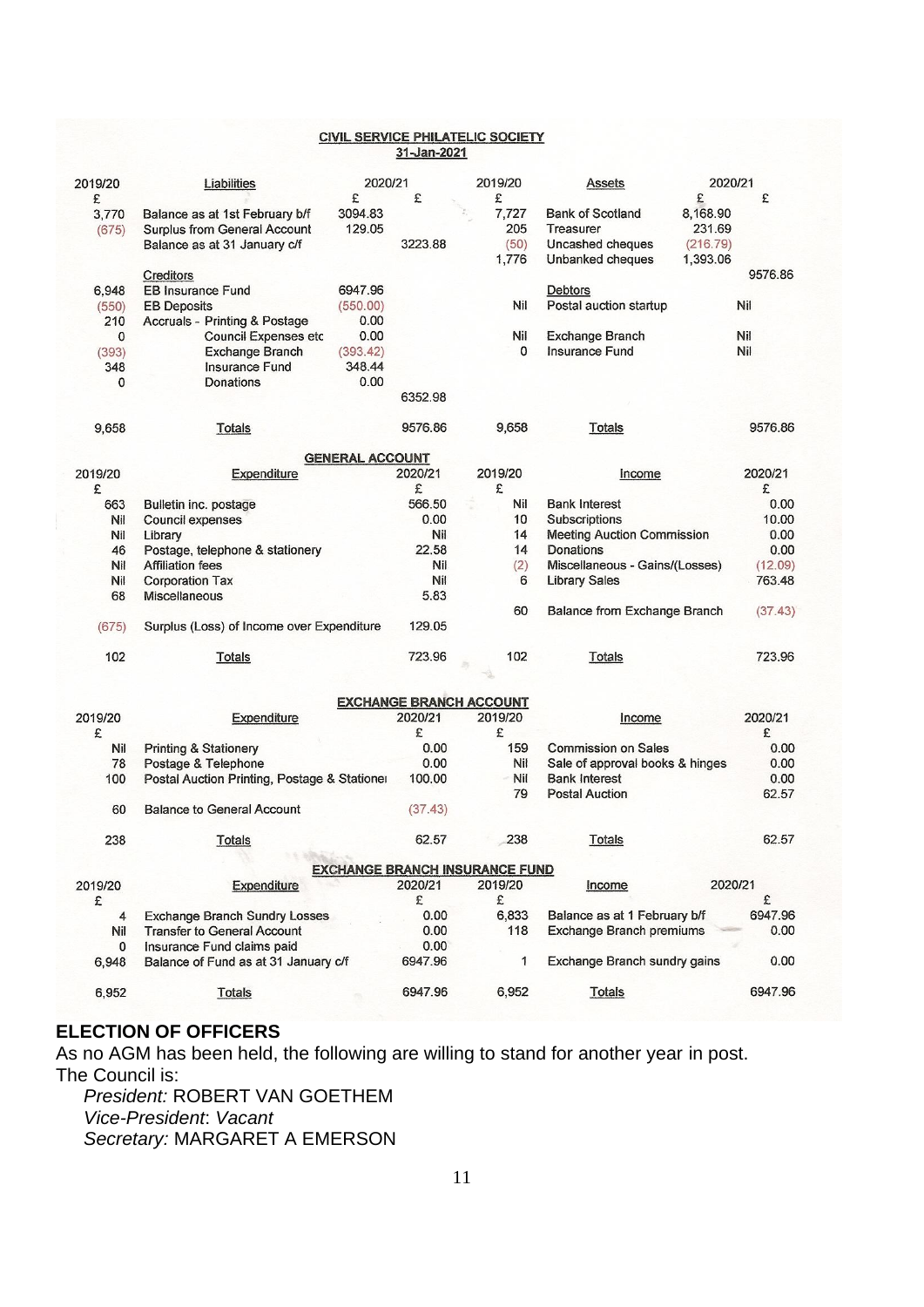*Treasurer* : IAN BRIANT *Membership Secretary:* IAN BRIANT  *Chief Exchange Branch Superintendent:* ROBERT VAN GOETHEM *Meetings Organiser:* MARGARET A EMERSON Ex-officio Members of Council: *E B Superintendents*:- *Vacant Bulletin Editor:* MARGARET A EMERSON *Postal Auctioneer:* STEVE DANIELS *Speaker's Secretary:* MARGARET A EMERSON

# **Snippets of News Rarities sell at auction**

The 1856 British Guiana One Cent Magenta was sold at auction on 8<sup>th</sup> June and was purchased by Stanley Gibbons. The hammer price was \$8,307,000 (approximately £5.87 million). This is \$1 million less than it realised when it was last in an auction in 2014, selling for \$9.5 million, and this time it had an estimate of \$10 to \$15 million. Stanley Gibbons have said that it will be made available for viewing at their store at 399 Strand and they intend to make it available for everybody to enjoy by owning a piece of this stamp by the concept of fractional ownership and digital collections.

The auction at Sotheby's New York included what was called the 'Three Treasures – Collected by Stuart Weitzman'. The second stamp lot was an Inverted Jenny positional plate block which sold for \$4,860,000 (approximately £3.43 million) which was below the pre-sale estimate of \$5 million to \$7 million, but above the price it realized in 2005, \$2.97 million. Weitzman was reported to have purchased it for \$4.5 to \$5 million. The last of the trio, although actually the first lot in the sale of the three items was a coin, a 1933 \$20 Double Eagle which at one time had been owned by King Farouk, former ruler of Egypt. It realised \$18.87 million, against an estimate of \$7 million so that means Weitzman did make money overall.

# **Royal Mail in the news - Horizon system dispute**

The convictions of 39 sub-postmasters, who were shamed, punished and even in some cases jailed, for crimes they had not committed, were quashed in late April at the High Court in London. The problem which was discussed in the previous edition of the Bulletin was caused by a computer issue on the so called Horizon system. The Post Office had for a long time claimed and accepted the fact that the many sub-post office staff had decided to in effect steal from themselves, while at the same time relying on income from the post offices they ran.

# **A New ABC of Terminology (Continued)**

**Value converted:** In 1916-1918 Mexican money depreciated and a number of stamps were overprinted to raise the face value to bring them into line with the new paper money.

**Varnish line or bars (continued):** Between 1901 and 1907 Austria applied varnish bars to stamp paper before printing the design to deter re-use. A similar concept was used by Russia between 1909 and 1915. The Russian varnish was applied in a pattern of lozenges. It was stated that the ink of the printed design of the stamp would not soak into the varnish, so if the stamp was washed the design would come away to some extent. At the turn of the  $20<sup>th</sup>$  century the United States coated a few of their \$1 revenue stamps with varnish.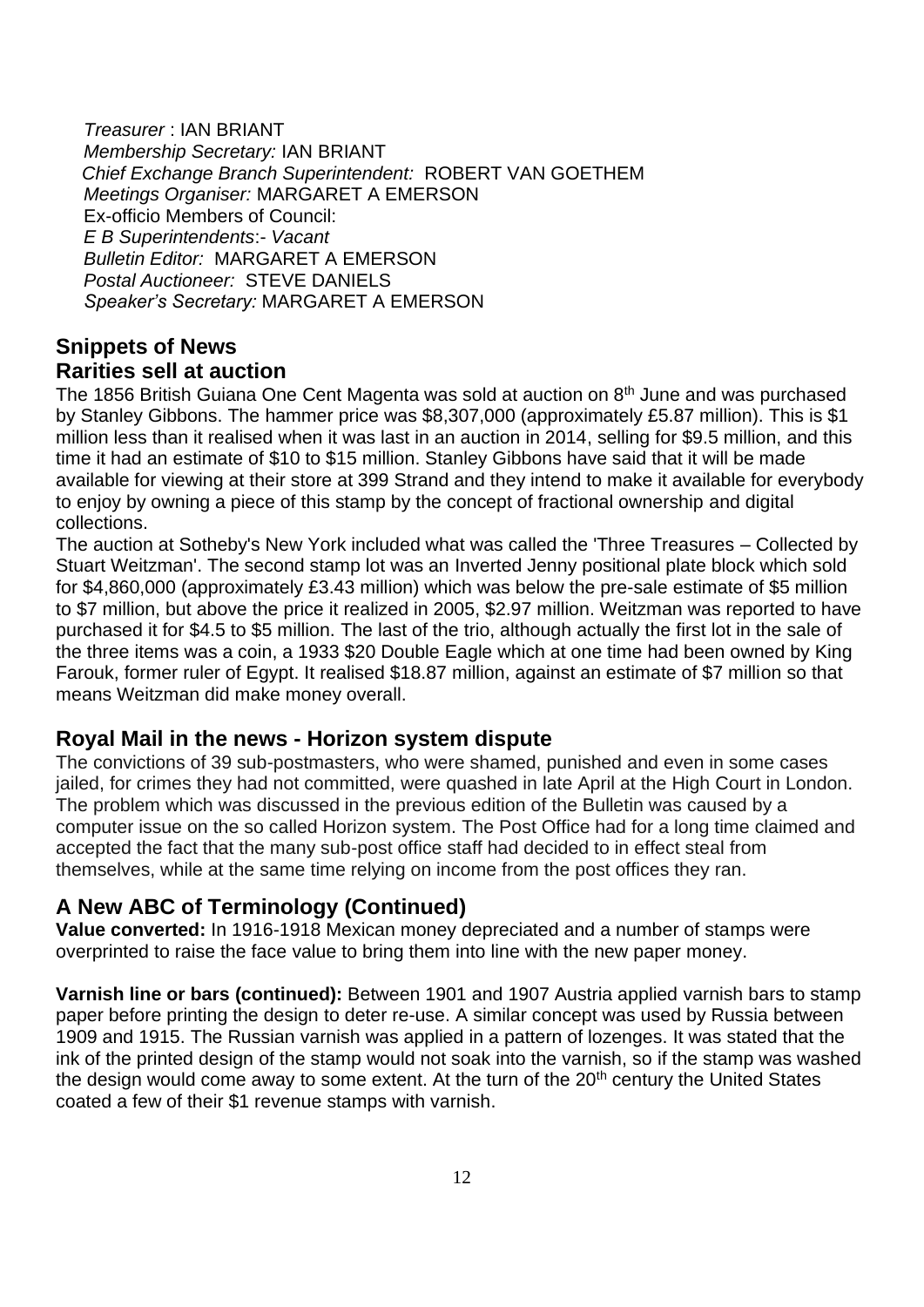**Wallpaper covers:** Philatelists will be used to the term wallpaper to describe dubious issues of stamps that are probably well in excess of postal needs or not available to buy for use as postage. Wallpaper covers however, is the term used to describe envelopes made from wallpaper during the American Civil War in parts of the south when paper was very scare. The covers themselves are scare.

**Wheatley Bond paper:** This is a brand of paper with this name impressed as a watermark and it was used for the printing of the Argentinian official postage stamps of 1918

**Wilding:** The Wilding stamp of Great Britain is so called as the image of HM The Queen was from a photograph taken by Dorothy Frances Elizabeth Wilding during a photo shoot in February 1952. The series of definitive stamps bearing this image were the first definitive issued of the new reign and were the first and only stamps to include graphite lines on the reverse. The purpose of the lines was to help the Automatic Letter Facing (ALF for short) sorting machines to automatically orientate a letter for postmarking. The Wilding was replaced by the Machin series still in use today.

**Worn plate:** This term describes the printed stamps in which the plate used has become worn and so the printing quality will be degraded. Right back at the start of the production of pre-paid adhesive stamps this problem was encountered. Plate 1 used for the Penny Black was not hardened before being used and so wore as a result and the image of the stamp became grey and the engraved lines of Queen Victoria's head became very faint. All 240 stamp impressions on the plate had to be restored. Printings are known as Plate 1a before the restoration and Plate 1b after the process and can be identified as such. The first repair probably took place on 23<sup>rd</sup> May 1840.

**Ysabel canoe:** This is the name for the native canoe which is depicted on British Solomon Islands stamps issued in 1956.

**X Label:** This label bears the saltire of St Andrew's cross and was attached to the stamp issues of Austria in 1850 to prevent the blank areas of stamp paper being used by forgers. A similar idea was used on stamp booklets in Great Britain during 1904.

**X List:** Each Post Office between 1886 and 1915 was required to keep a record of all parcels that for part of their journey were conveyed by rail and this record is the X List. A payment had to be made to the railway companies for the service and on parcel labels from 1888 there will often be a reference to the X List.

**Xylography:** This term is used for the process of engraving on wood. Woodblocks were used for some stamps in the State of Victoria between 1854 and 1859. Each stamp impression in the plate of 50 was individually engraved.

**Zegelregt:** This word appears on revenue stamps, also known as fiscals, of the South African Republic. In 1895 the overprint Postzegel was applied to the fiscal stamps to enable them to be used for postage in Transvaal.

**Zinchography**: When an engraving or etching is made on a zinc plate it is termed zincography and sometimes photozincography which is an early type of photogravure. Zincography is often confused with modern zinc-plate lithographic printing.